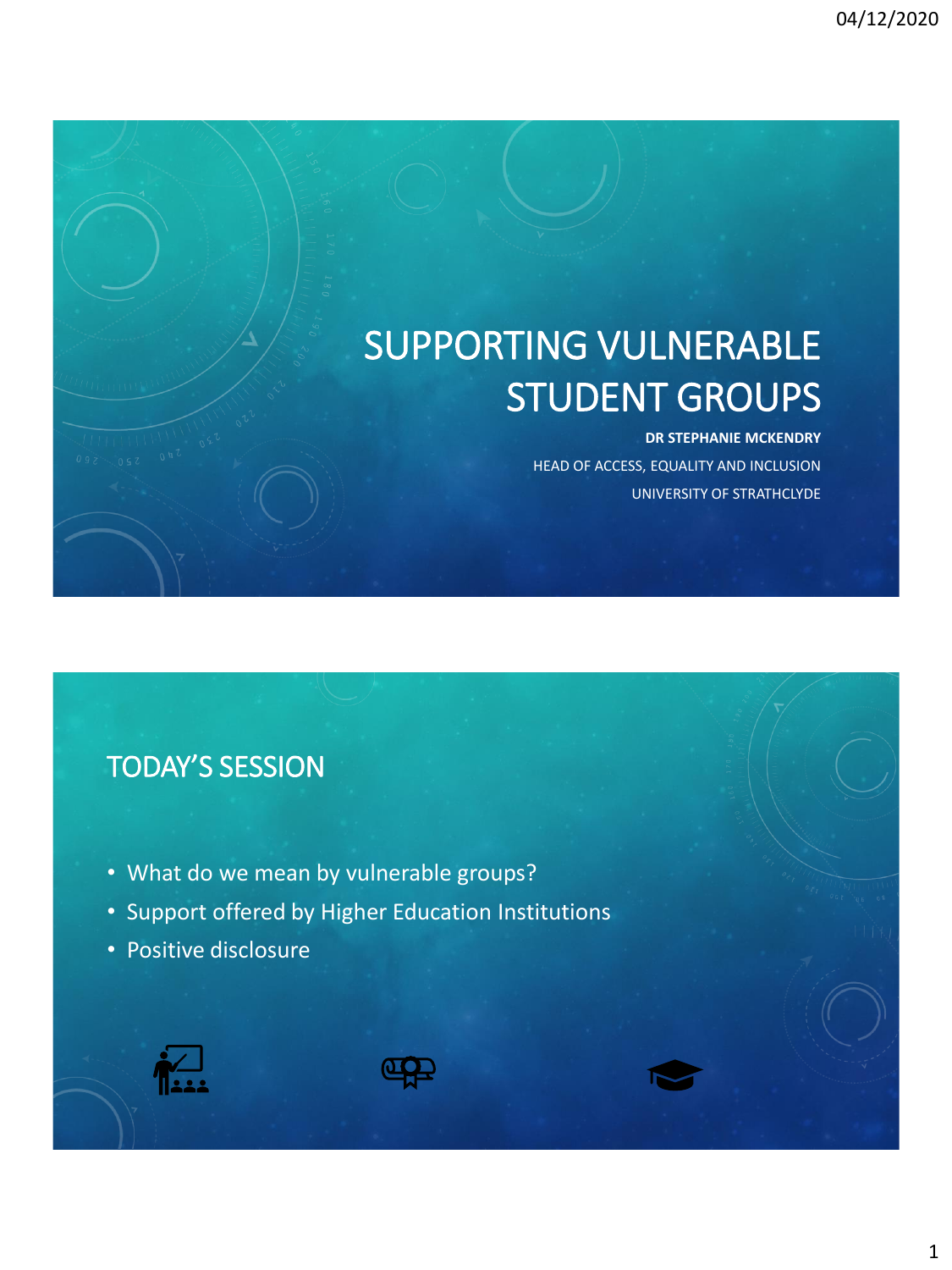### VULNERABLE OR UNDER-REPRESENTED GROUPS

- Those with experience of the care system (looked after, care leaver, care experienced...);
- Those who are estranged from their immediate family;
- Carers;
- Asylum seekers and refugees;
- Children from military families;
- Gypsy, Travellers, Roma, Showmen and Boatmen;
- LGBT+ esp trans and non-binary people

\*It **can be an error to focus on vulnerability rather than resilience and the strengths individuals can bring to their studies. Certain groups of learners are under-represented in HE, however, and may benefit from specific support to 'level the playing field'**

#### CARE EXPERIENCED LEARNERS: IMPACT OF CARE

- Multiple placement moves (Who Cares? Scotland poll of Renfrewshire members indicated average of 4.9 placement moves)
- Interaction with criminal justice system (CE represent 1.2% of young people under 21, but half of young people in custody and 26% of adult prison population [SPS, 2018\)](https://www.sps.gov.uk/Corporate/Publications/Publication-6087.aspx)
- Impact on educational attainment:
	- 12% of looked after young people leave school with a Higher level qualification (SCQF6), compared to 62% of peers
	- X6 more likely to be excluded
	- 44% looked after young people leave school as soon as they can (16 or younger) compared to 11% of peers
- Insecure housing and homelessness (care experienced adults more than twice as likely to have experienced homelessness than general population)
- Mental health and trauma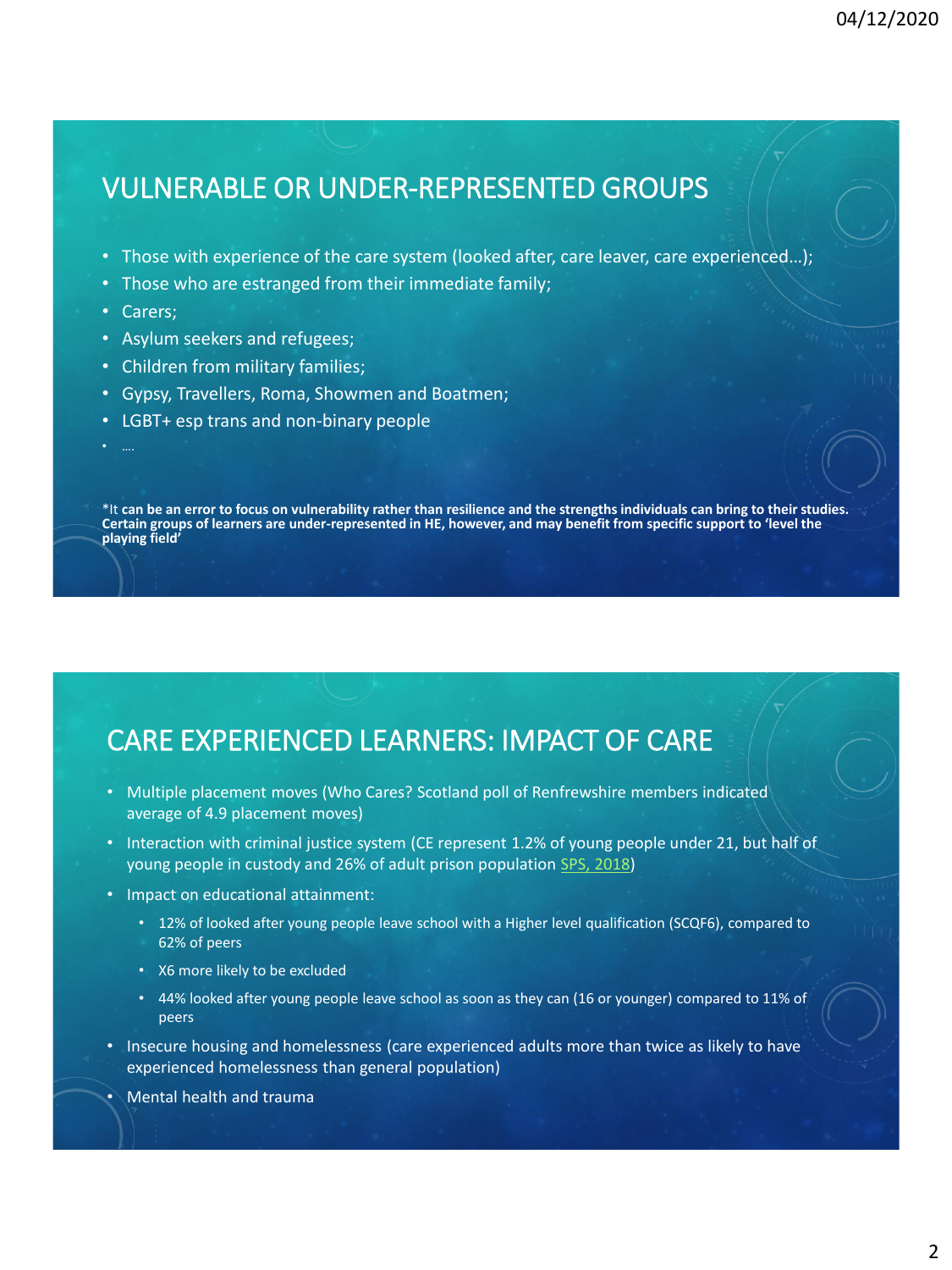**SUCCESS** 

**StandAl** ne supporting people

## CARE EXPERIENCED LEARNERS: HE SUPPORT

- Tickbox on UCAS to indicate care experience (The Fostering Network's [Tick the Box](https://www.thefosteringnetwork.org.uk/get-involved/our-campaigns/tick-box) campaign)
- Guaranteed offer at minimum entry level;
- SAAS Care Experienced Bursary;
- Named Contact at each institution (See [Propel](https://propel.org.uk/Search/)) for individual pre-entry support and guidance;
- Year round Accommodation;
- Additional mentoring support and opportunities available at many HEIs;
- Each institution must publish a Corporate Parenting plan detailing their activities and objectives
- Regional initiatives such as the [Hub for Success a](https://hubforsuccess.org/helpful-resources/)nd the West of Scotland Care Leavers Forum

# tick the box

## ESTRANGED LEARNERS

- Assumption within HE funding and policy that young people can access financial and material support from their families.
- Those who are estranged do not have that support nor local authority/ Corporate Parenting care.
- Key causes of estrangement: abuse; clashes of values and mismatched [expectations about roles; forced marriage, rejection of LGBT+ identities \(Unite](https://www.standalone.org.uk/wp-content/uploads/2013/08/StandAloneUNITEfoundation.pdf) Foundation & Stand Alone, 2015)
- Stand Alone estimates numbers are higher for estranged students than care experienced
	- Similar barriers to care experienced learners (finance, housing, mental health...)
	- Retention rate x3 lower than national average (Bland, 2018)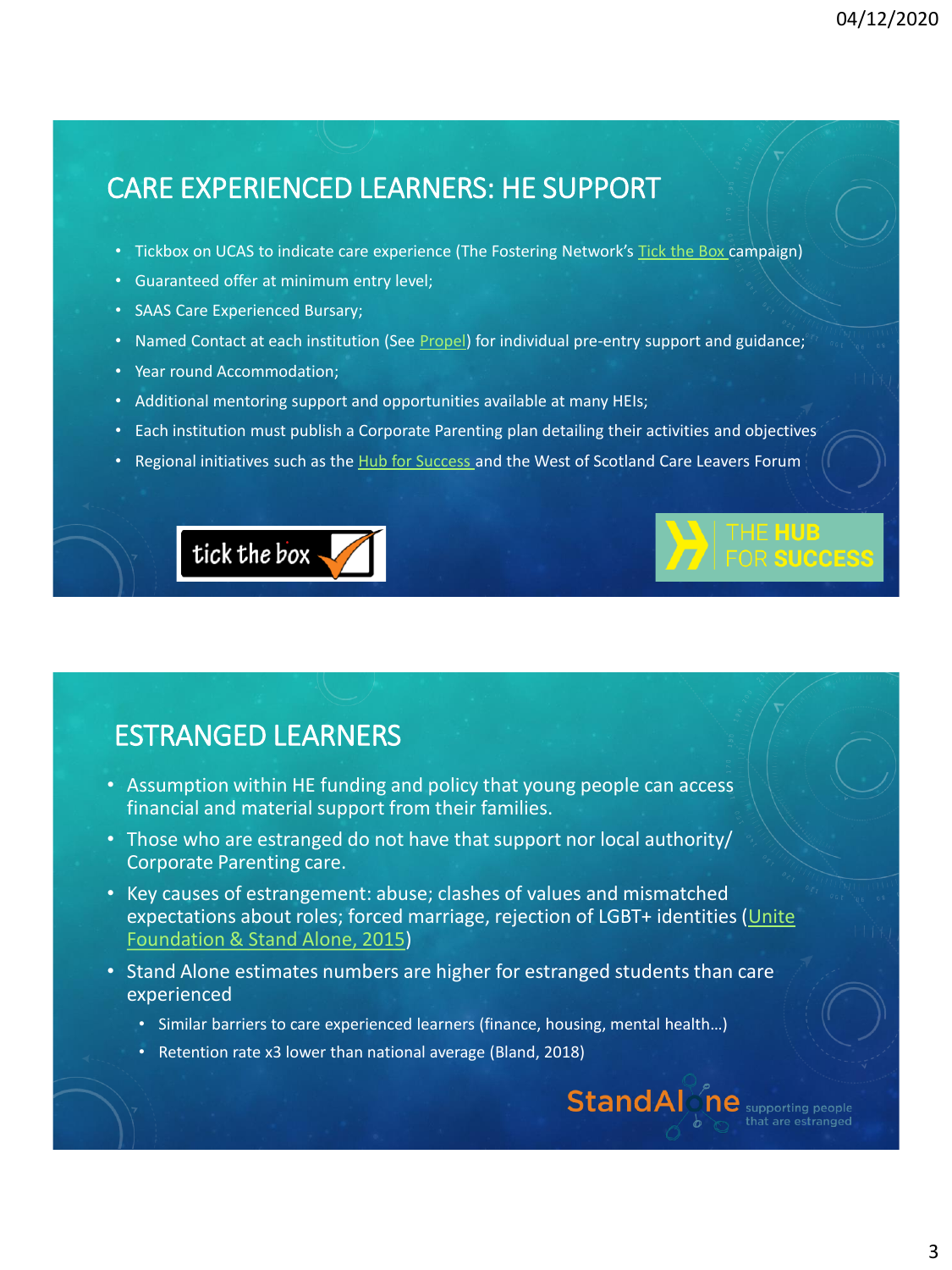# ESTRANGED LEARNERS: HE SUPPORT

- Many universities have signed the Stand Alone Pledge to improve support for estranged students
- Named contact and specific webpages
- Priority in scholarships, outreach activities and additional opportunities
- Priority for financial support
- Year round accommodation
- No UCAS tickbox so need to contact directly, use personal statement and/or reference
	- Detail impact on studies and strengths and skills developed
- Application for **SAAS** funding as an independent student (need to provide evidence)



carerstr Scotland action - help - advice

ust

#### CARERS AND YOUNG CARERS esearch commissioned by Carers Trust found that student carers were generally providing a very high level of care, and that: 39% 45% rated their physical health as reported having mental either 'just ok' or 'poor'. health problems. 56% 16% were experiencing difficulties were concerned that they might because of their caring role. have to drop out of university. 75% 45% of respondents informed

university staff of their caring role

said there was no-one at university who recognised them as a carer and helped them.

- [Carers Trust](https://carers.org/downloads/scotland-pdfs/goinghigherforstudentcarersrecognitionawardtoolkit.pdf) refers to carers in HE as a 'hidden group' but their research suggests student carers are x4 more likely to drop out of college or university than other students
- Scottish Government research [\(2017\)](https://www.gov.scot/publications/young-carers-review-research-data/pages/5/) suggests caring may adversely affect a young person's education and attainment (attendance, tiredness, bullying, financial concerns) and may impact on choice of university and course.
- See also [Education Scotland r](https://education.gov.scot/improvement/learning-resources/supporting-young-carers-in-education/)esources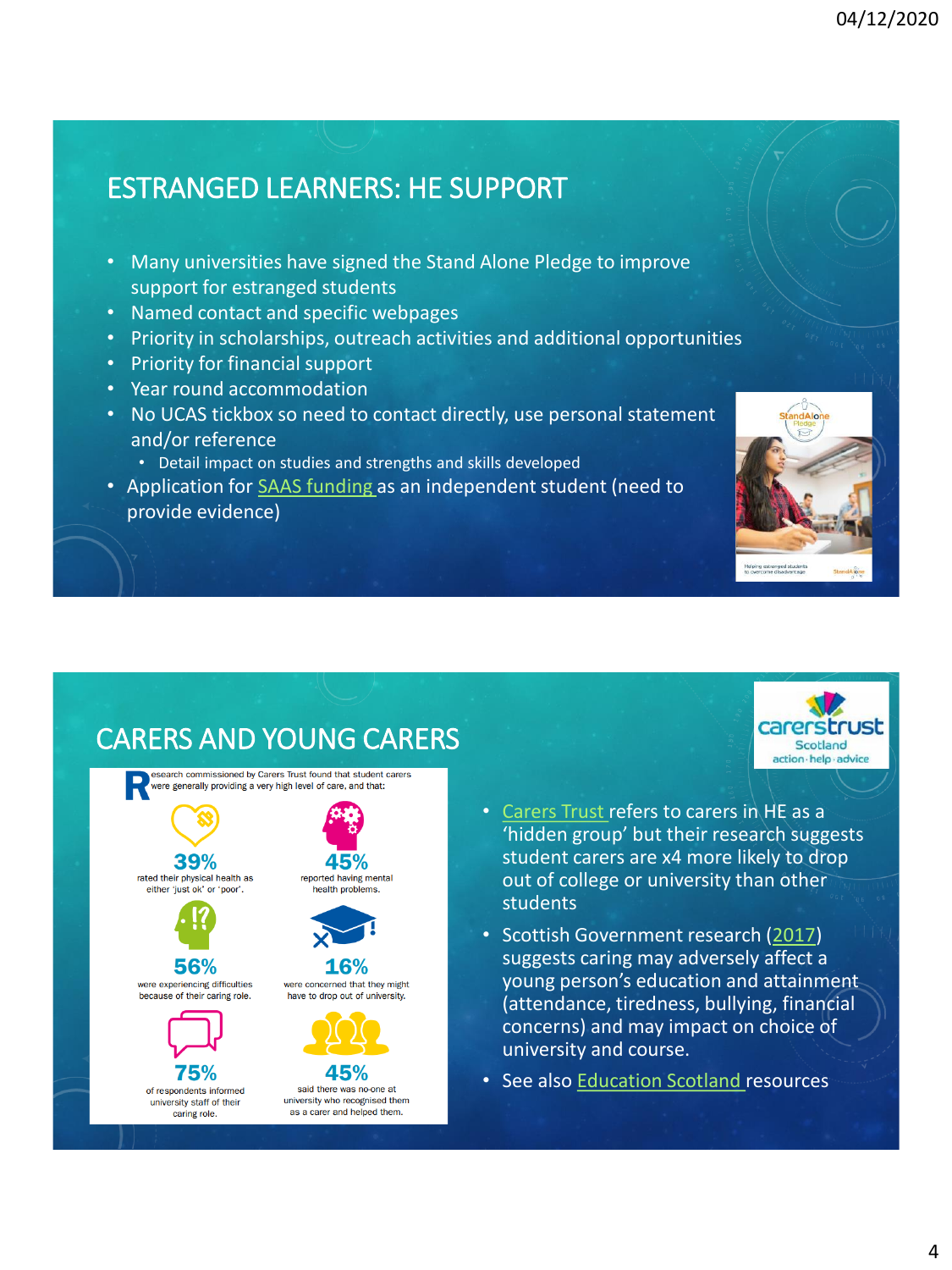student carers in inher educati

#### CARERS: HE SUPPORT

- Many universities have been awarded the Carers Trust Scotland Going Higher award for their work to support student carers
- Carers policy (e.g. [Open University,](https://help.open.ac.uk/documents/policies/student-carers) [Strathclyde](https://www.strath.ac.uk/professionalservices/media/ps/sees/wideningaccess/FINAL-Approved_Student_Carers_Policy_v1.1.pdf))
- Named contact and specific webpages
- Priority in scholarships, outreach activities and additional opportunities
- No UCAS tickbox so need to contact directly, use personal statement and/or reference
	- Detail impact on studies and strengths and skills developed through caring



- Refugees and asylum seekers funding, English language requirements, currency or proof of qualifications
- Gypsy, Traveller, Roma populations
	- [GTRSB into HE, 2020](https://bucks.ac.uk/about-us/gtrsb-into-higher-education-pledge/gtrsb-into-he-research) : 3-4% of the 18-30 GRT population enter HE compared to 43% of the general population;
	- Attainment, social exclusion and invisibility, stereotyping
- Service children/ Children from military families SCiP Alliance Thriving Lives toolkit
- LGBT+ learners particularly trans and non-binary young people